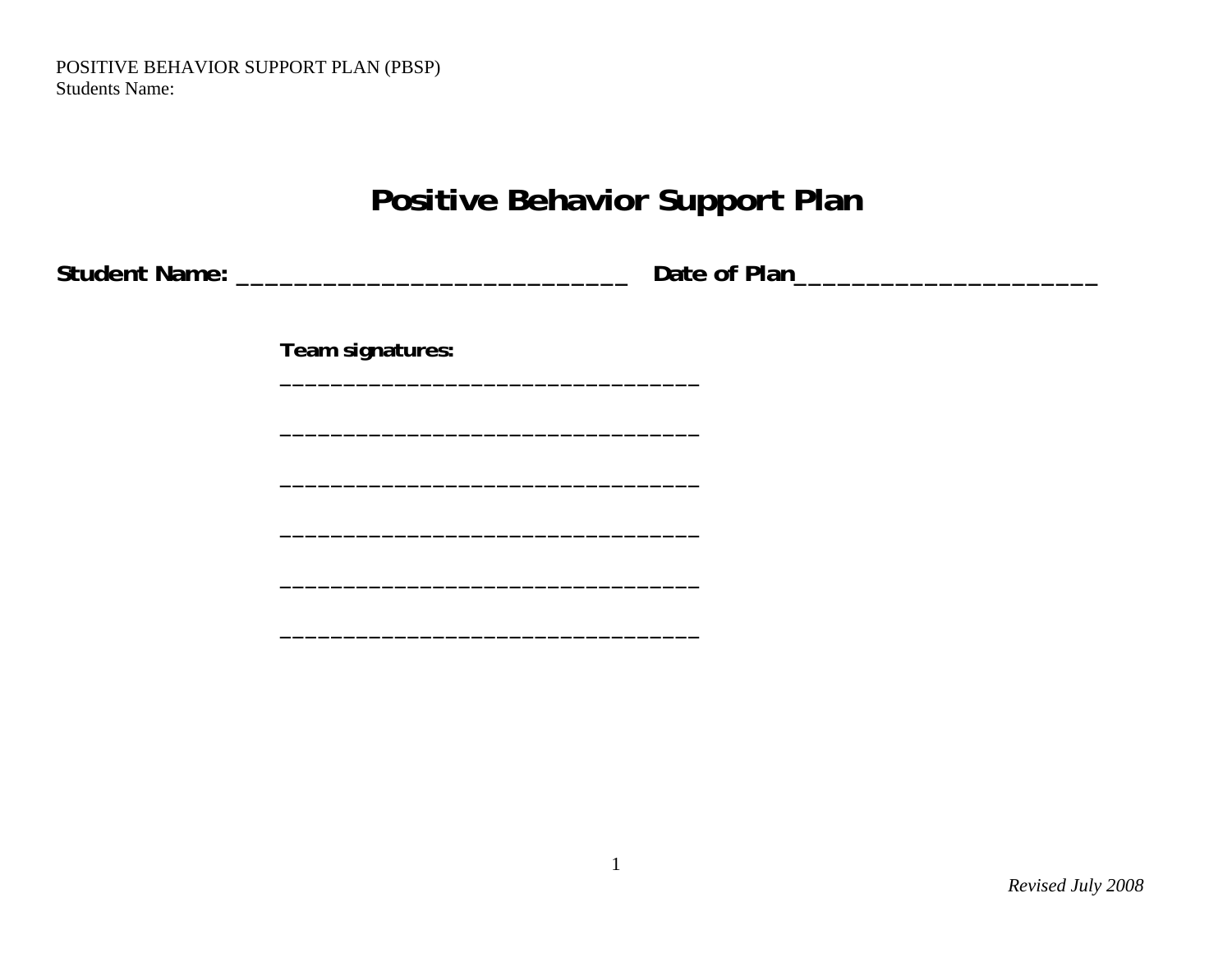### POSITIVE BEHAVIOR SUPPORT PLAN (PBSP) Students Name: **ASSESSMENT SUMMARY:**

| Antecedents to the<br>behavior of concern                                                                                                                                                                                                                    | Behavior of concern                                                                                                                                                                    | Consequences<br>maintaining the behavior<br>of concern | Perceived function of<br>the behavior of concern |  |  |  |
|--------------------------------------------------------------------------------------------------------------------------------------------------------------------------------------------------------------------------------------------------------------|----------------------------------------------------------------------------------------------------------------------------------------------------------------------------------------|--------------------------------------------------------|--------------------------------------------------|--|--|--|
|                                                                                                                                                                                                                                                              |                                                                                                                                                                                        |                                                        | To gain                                          |  |  |  |
|                                                                                                                                                                                                                                                              |                                                                                                                                                                                        |                                                        | To avoid, escape, or postpone                    |  |  |  |
| When <i>(antecedents to the behavior of concern</i> $\overline{\phantom{a}}$                                                                                                                                                                                 |                                                                                                                                                                                        |                                                        |                                                  |  |  |  |
| the student (behavior of concern) ____________                                                                                                                                                                                                               |                                                                                                                                                                                        |                                                        |                                                  |  |  |  |
| in order to <i>(perceived function of the behavior of concern)</i>                                                                                                                                                                                           |                                                                                                                                                                                        |                                                        |                                                  |  |  |  |
|                                                                                                                                                                                                                                                              |                                                                                                                                                                                        |                                                        |                                                  |  |  |  |
|                                                                                                                                                                                                                                                              | Identify educational (skill) deficit(s) related to the behavior of concern:<br>Academic skill deficits, communication and/or social skill deficits, sensory processing skill deficits. |                                                        |                                                  |  |  |  |
| Refer for further assessment: (check here and describe plan for assessment if skill deficits have not previously been assessed and<br>identified).<br>Describe: Assessment Plan                                                                              |                                                                                                                                                                                        |                                                        |                                                  |  |  |  |
| Educational deficits addressed in other areas of IEP: (check here if deficits have previously been assessed and identified and<br>describe how they are being addressed in the IEP).<br>Describe: Areas of IEP that address the identified skill deficit(s). |                                                                                                                                                                                        |                                                        |                                                  |  |  |  |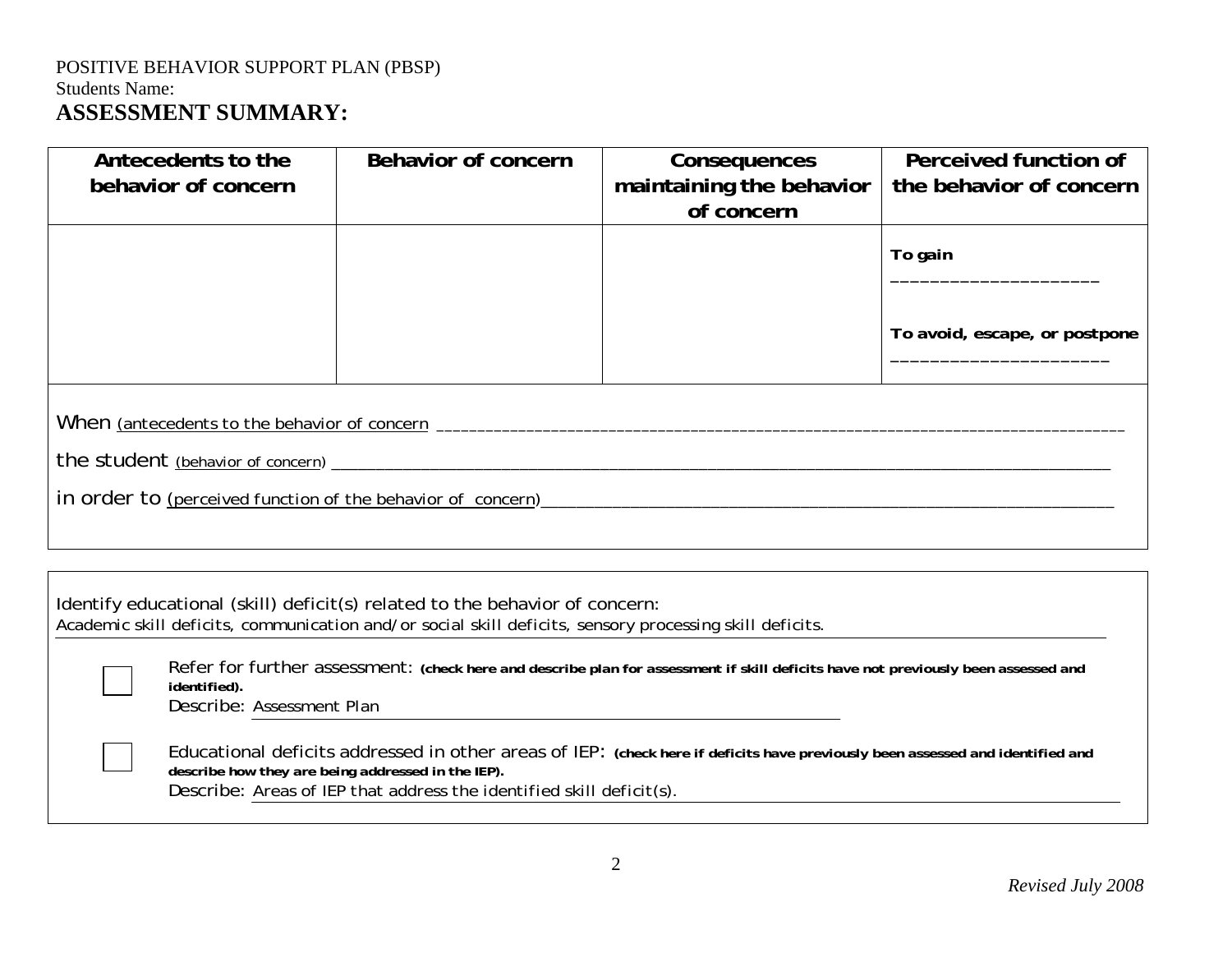#### POSITIVE BEHAVIOR SUPPORT PLAN (PBSP) Students Name:

**V. GOALS AND OBJECTIVES** – Include, as appropriate, academic and functional goals. Use as many copies of this page as needed to plan appropriately. Specially designed instruction may be listed with each goal/objective or listed in Section VI.

Short term learning outcomes are required for students who are gifted. The short term learning outcomes related to the student's gifted program may be listed under Goals or Short Term Objectives.

| MEASURABLE ANNUAL GOAL<br>Include: Condition, Name, Behavior, and<br>Criteria<br>(Refer to Annotated IEP for description of<br>these components) | Describe HOW the<br>student's progress<br>toward meeting this<br>goal will be measured | Describe WHEN periodic<br>reports on progress will<br>be provided to parents | Report of Progress |
|--------------------------------------------------------------------------------------------------------------------------------------------------|----------------------------------------------------------------------------------------|------------------------------------------------------------------------------|--------------------|
|                                                                                                                                                  |                                                                                        |                                                                              |                    |
|                                                                                                                                                  |                                                                                        |                                                                              |                    |

**SHORT TERM OBJECTIVES –** Required for students with disabilities who take alternate assessments aligned to alternate achievement standards (PASA).

Short term objectives / Benchmarks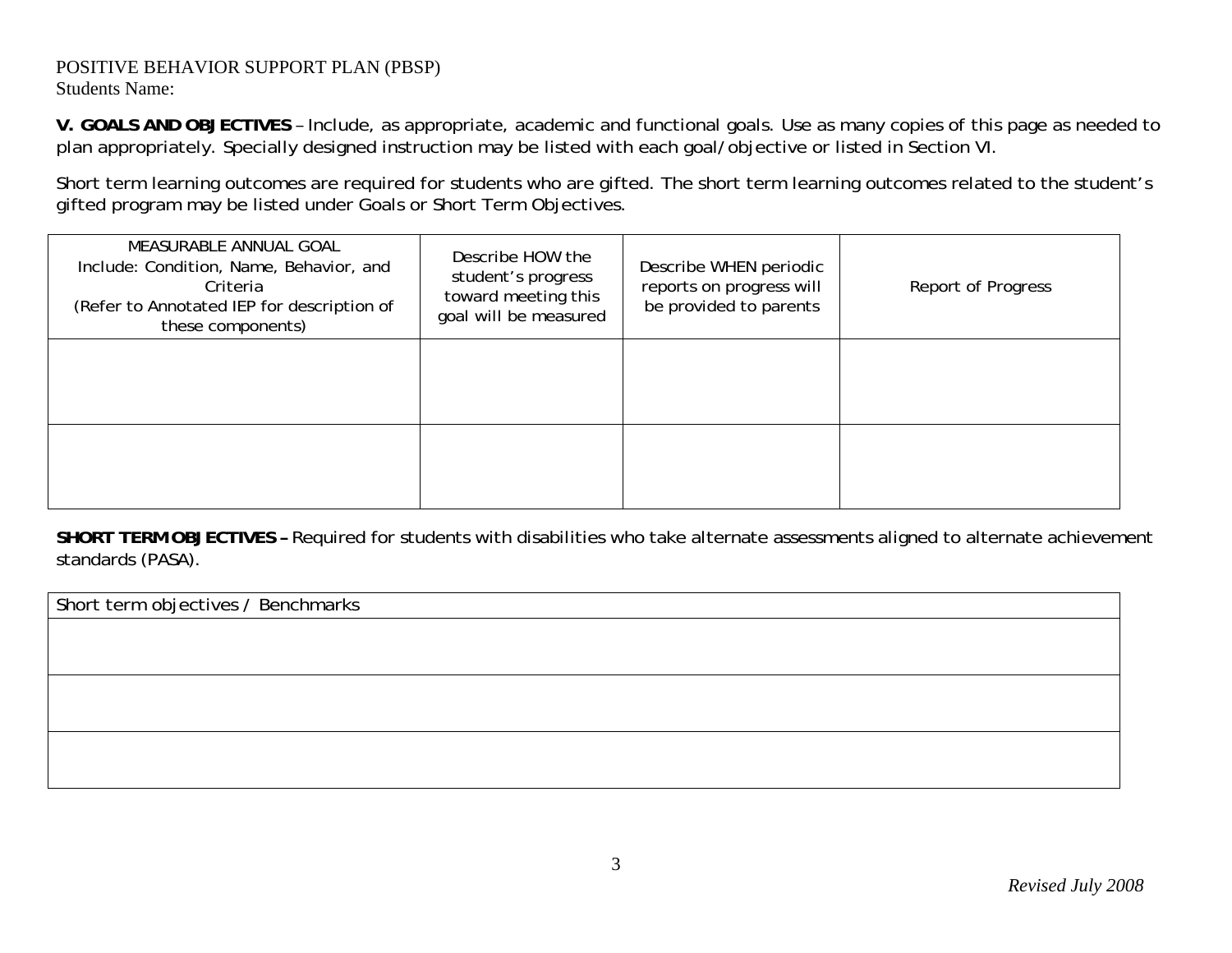#### **VI. PROGRAM MODIFICATIONS AND SPECIALLY DESIGNED INSTRUCTION FOR THE POSITIVE BEHAVIOR SUPPORT PLAN:**

| $\mathsf{A}$<br>Antecedent (prevention) Strategies |                                                                                                   |  |  |  |  |  |
|----------------------------------------------------|---------------------------------------------------------------------------------------------------|--|--|--|--|--|
|                                                    |                                                                                                   |  |  |  |  |  |
|                                                    |                                                                                                   |  |  |  |  |  |
| B                                                  | Replacement Behavior                                                                              |  |  |  |  |  |
|                                                    |                                                                                                   |  |  |  |  |  |
|                                                    |                                                                                                   |  |  |  |  |  |
|                                                    |                                                                                                   |  |  |  |  |  |
|                                                    | $\uparrow$ C Consequences (reinforcement) for when the student performs the replacement behavior: |  |  |  |  |  |
|                                                    |                                                                                                   |  |  |  |  |  |
|                                                    |                                                                                                   |  |  |  |  |  |
|                                                    |                                                                                                   |  |  |  |  |  |

<u> 1989 - Johann Barn, fransk politik (f. 1989)</u>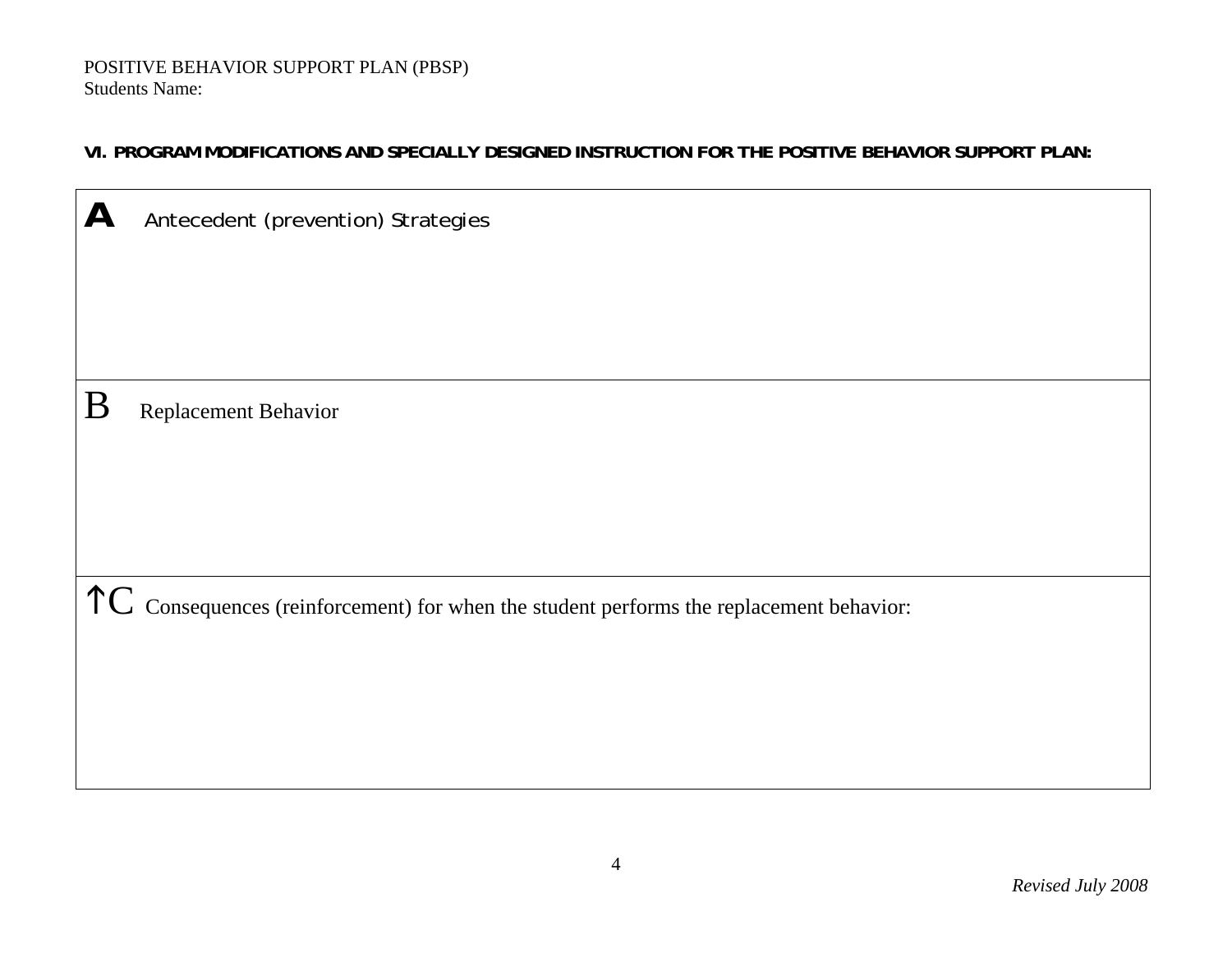$\mathcal{L}\mathbf{C}\,$  Consequences (including procedures to follow) when the student performs the behavior of concern:

*Note: In developing the Positive Behavior Support Plan (PBSP) the IEP team must consider Program Modifications and Specially Designed Instruction, Related Services, and Supports for School Personnel Provided for the Child. These items should be described within Section VI of the IEP.* 

**VI. SPECIAL EDUCATION / RELATED SERVICES / SUPPLEMENTARY AIDS AND SERVICES / PROGRAM MODIFICATIONS –** Include, as appropriate, for nonacademic and extracurricular services and activities.

#### **A. PROGRAM MODIFICATIONS AND SPECIALLY DESIGNED INSTRUCTION (SDI)**

- SDI may be listed with each goal or as part of the table below.
- Include supplementary aids and services as appropriate.
- For a student who has a disability and is gifted, SDI also should include adaptations, accommodations, or modifications to the general education curriculum, as appropriate for a student with a disability.

| Modifications and SDI | Location | Frequency | <b>Projected Beginning</b><br>Date | <b>Anticipated Duration</b> |
|-----------------------|----------|-----------|------------------------------------|-----------------------------|
|                       |          |           |                                    |                             |
|                       |          |           |                                    |                             |
|                       |          |           |                                    |                             |